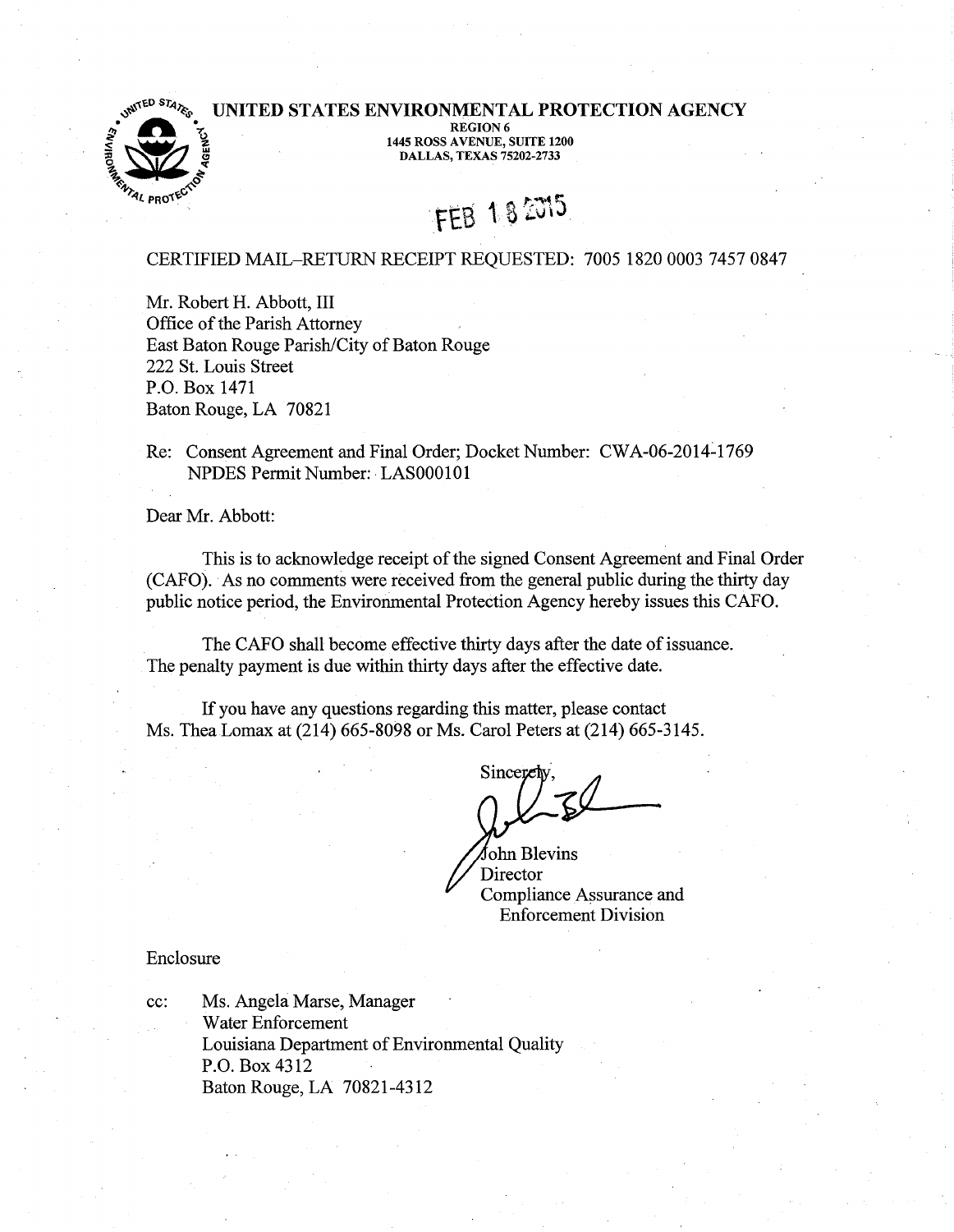# UNITED STATES ENVIRONMENTAL PROTECTION AGENCY **REGION6**

§

•§

FILED 2015 FEB 26 PM 3: 19  $\frac{1}{2}$   $\frac{1}{2}$   $\frac{1}{2}$   $\frac{1}{2}$   $\frac{1}{2}$   $\frac{1}{2}$   $\frac{1}{2}$   $\frac{1}{2}$   $\frac{1}{2}$   $\frac{1}{2}$   $\frac{1}{2}$   $\frac{1}{2}$   $\frac{1}{2}$   $\frac{1}{2}$   $\frac{1}{2}$   $\frac{1}{2}$   $\frac{1}{2}$   $\frac{1}{2}$   $\frac{1}{2}$   $\frac{1}{2}$   $\frac{1}{2}$   $\frac{1}{2}$   $P_{A}$  REGION VI  $CLE_R$ 

In the Matter of

'. *,:* ......

East Baton Rouge Parish/City of Baton Rouge, §

a Louisiana municipality, § DOCKET NO. CWA-06-2014-1769 § CONSENT AGREEMENT AND Respondent  $\S$  FINAL ORDER

NPDES Permit No. LAS000101 § Pursuant to 40 C.F.R. § 22.13(b)

# I. PRELIMINARY STATEMENT

§

1. This Consent Agreement and Final Order ("CAFO") is issued under the authority vested in the United States Environmental Protection Agency {"EPA") pursuant to Section 309(g) of the Clean Water Act ("the Act"), 33 U.S.C. § 1319(g). This CAFO is issued in accordance with 40 C.F.R. § 22.18, as described in the "Consolidated Rules of Practice Governing the Administrative Assessment of Civil Penalties and the Revocation/Termination or Suspension of Permits."

2. On June 16, 2014, EPA Region 6 issued to Respondent an Administrative Complaint ("Complaint") under Section 309(g) of the Act, 33 U.S.C.  $\S$  1319(g), which proposed to assess a civil penalty against Respondent, and gave notice of Respondent's opportunity to request a hearing on the proposed administrative penalty assessment.

3. EPA and Respondent ("Parties") agree that settlement of the relevant matters without litigation will save time and resources, that it is in the public's interest, and that the entry of this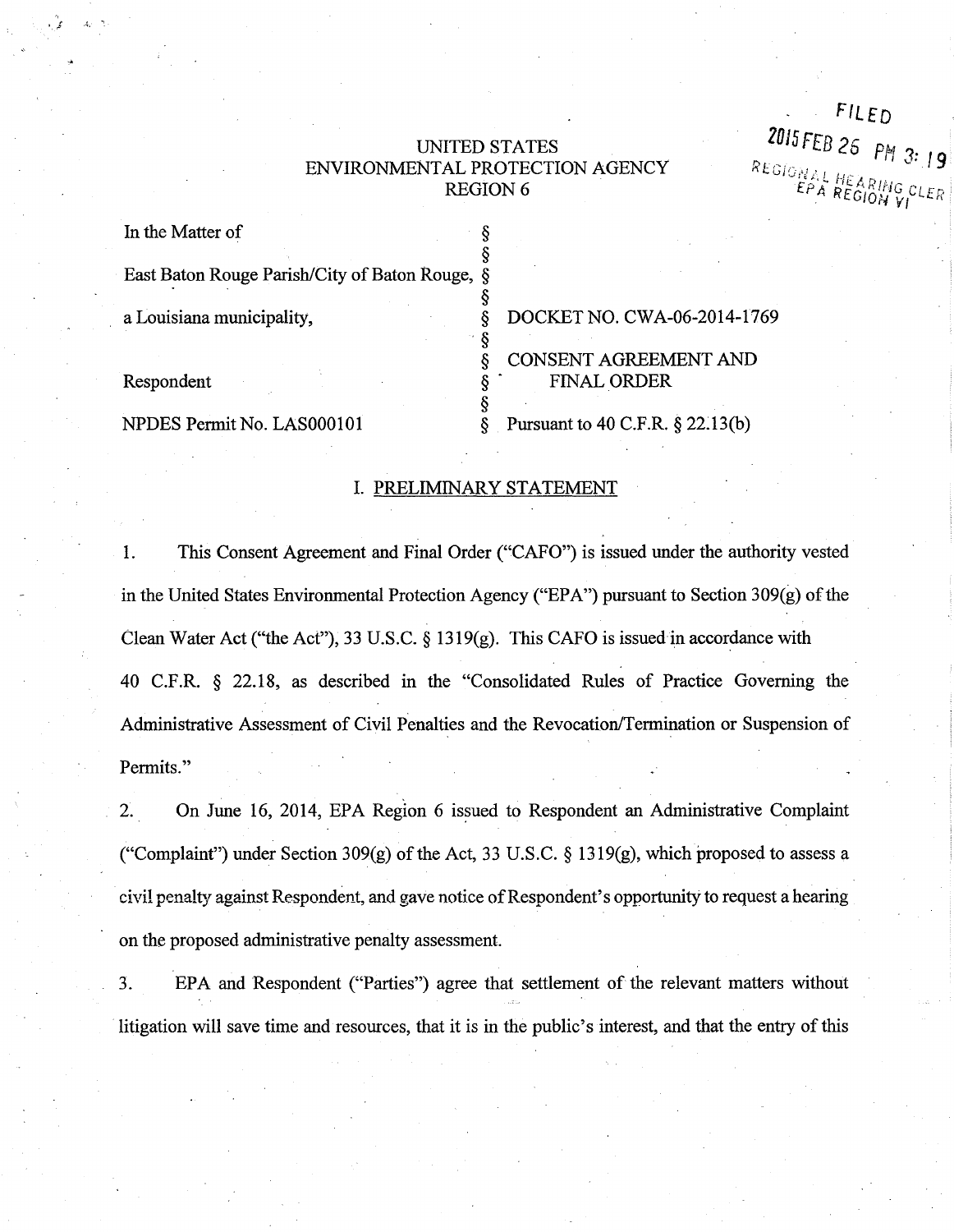CAFO is the most appropriate means of resolving such matters. Compliance with all the terms and conditions of this CAFO resolves only those violations alleged in the Complaint.

4. Respondent admits the jurisdictional allegations of the Complaint; however, Respondent neither admits nor denies the specific factual allegations and conclusions of law contained in the Complaint or the Findings of Fact and Conclusions of Law contained in this CAFO.

5. Respondent expressly waives any right to contest the factual allegations or conclusions of law contained in the Complaint and this CAFO, and waives its right to appeal the Final Order set forth herein. The Complaint is hereby incorporated by reference.

6. Before the taking of any testimony, and without adjudication of any issue of law or fact, the Parties agree to the terms of this CAFO and to its issuance. Respondent consents to the assessment and payment of a civil penalty in the amount and by the method stated below and consents to the performance of the Supplemental Environmental Project ("SEP") set forth below.

### II. FINDINGS OF FACT AND CONCLUSIONS OF LAW

7. East Baton Rouge Parish/City of Baton Rouge ("Respondent") is a municipality chartered . under the laws of the State of Louisiana, and as such, Respondent is a "person," as that term is ·defined at Section 502(5) of the Act, 33 U.S. C. § 1362(5), and 40 C.F.R. § 122.2.

8. Respondent owned or operated a municipal separate storm sewer system ("MS4"), located in the city of Baton Rouge, Louisiana ("facility"), and the operation of which was the subject of the Complaint.

9. The Complaint specified findings of fact and conclusions of law that are hereby incorporated by reference and alleged, among other things, that at the relevant times: Respondent was a "person" that "owned or operated" a facility that acted as a "point source" subject to a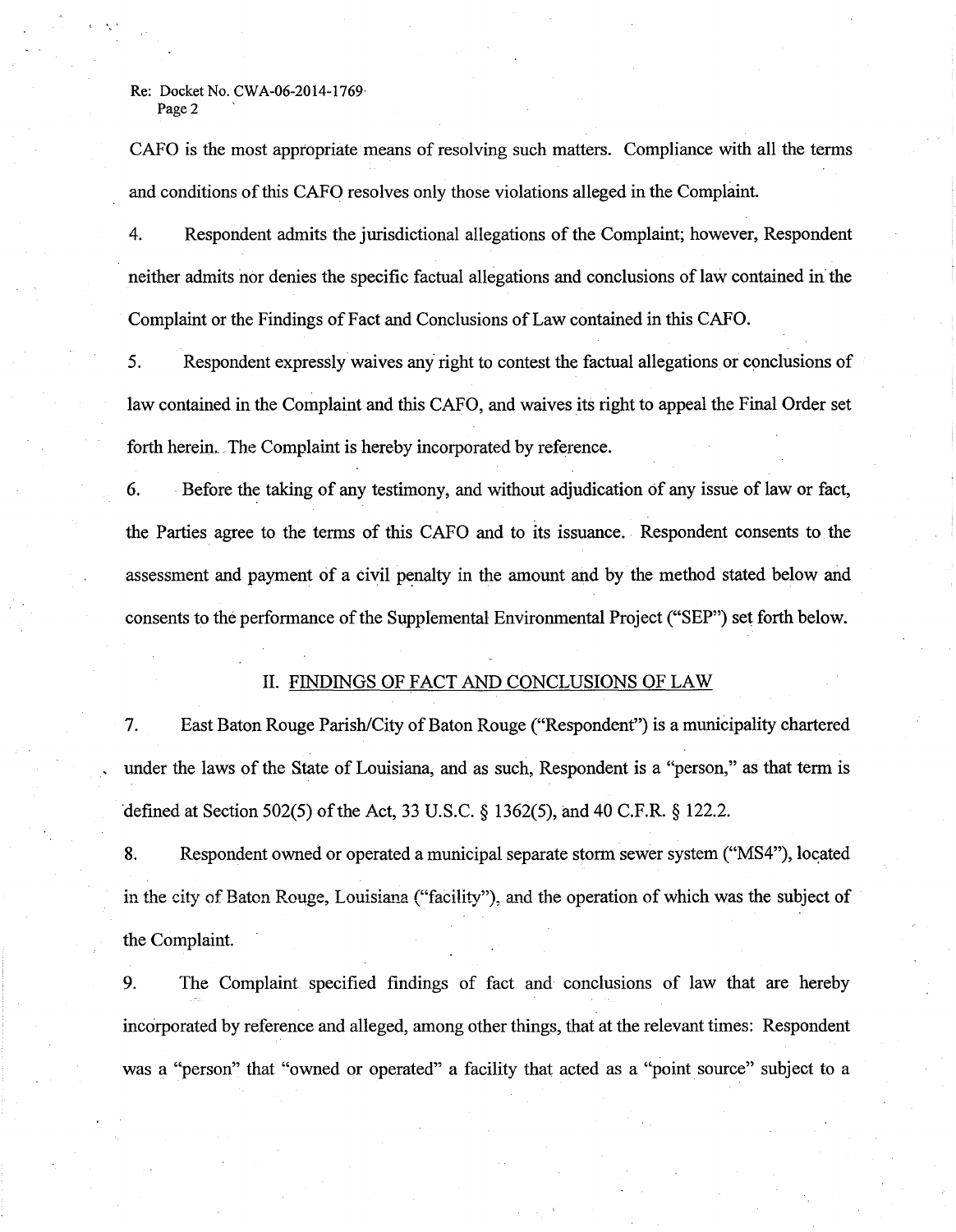"discharge" of "pollutants" to identified "waters of the United States" within the meaning of Section 502 of the Act, 33 U.S.C. § 1362, and 40 C.F.R. § 122.2; Respondent and the facility were subject to the provisions of the Act, 33 U.S.C. § 1251 et seq., and the National Pollutant Discharge Elimination System ("NPDES") program; and Respondent violated Section 402 of the Act, 33 U.S.C. § 1342, by failing to implement Part VI.O of the Louisiana Pollutant Discharge Elimination System ("LPDES") permit number LAS000101 *(Proper Operation and Maintenance*). Specific violations include: a) failure to provide sufficient administrative, technical, and inspection staff, equipment and resources to conduct inspections; b) failure to investigate alleged illicit discharges and document inspection reports and related storm water activities in a database. Respondent 'submitted a revised and updated Storm Water Management . Plan ("SWMP") in November 2014 and EPA approved the SWMP for immediate implementation. With the issuance of the Complaint, the State of Louisiana was notified and given an opportunity to consult with EPA regarding the proposed assessment of an administrative penalty against Respondent.

10. EPA notified the public of the Complaint via the internet at http://www.epa.gov/earth1r6/6en/public.html, and afforded the public thirty (30) days to comment on the Complaint and proposed penalty. At the expiration of the notice period, EPA received no comments from the public.

# III. TERMS OF SETTLEMENT

# A. PENALTY PROVISIONS

11. Based on the foregoing Findings of Fact and Conclusions of Law, EPA Region 6, considering the relevant criteria pursuant to Section 309(g)(3) of the Act, 33 U.S.C. § 1319(g)(3),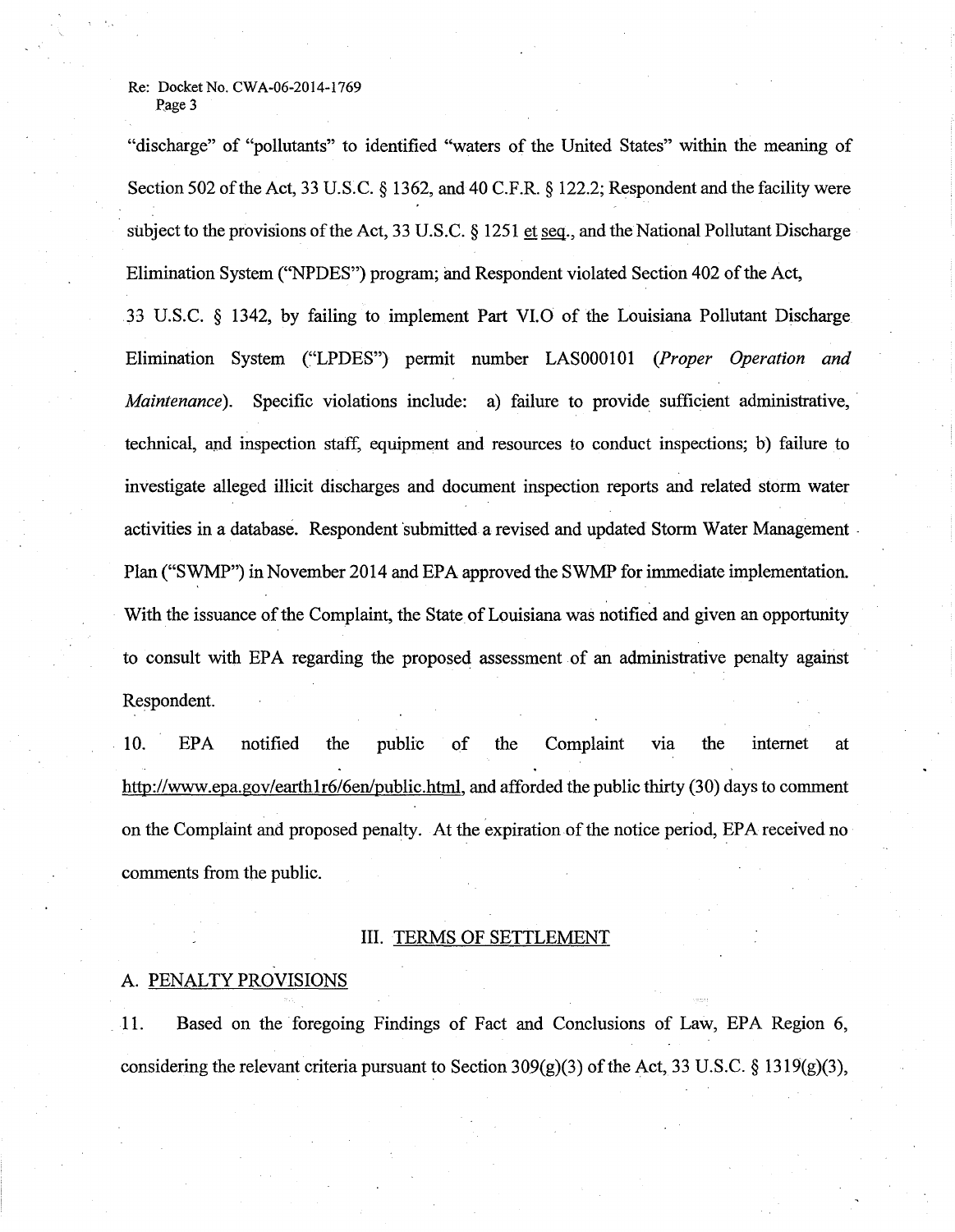# Re: Docket No. CWA-06-2014-1769

Page 4

and acting pursuant to the authority of Section 309 $(g)$  of the Act, 33 U.S.C. § 1319 $(g)$ , hereby orders that Respondent shall pay to the United States a civil penalty in the amount of forty-four thousand eight hundred and two dollars (\$44,802.00) to settle the violations as alleged in the Complaint, in accordance with 40 C.F.R.  $\S$  22.18(c).

12. Payment shall be made by one of the following methods within thirty (30) days of the effective date of this CAFO.

> a. By mailing a bank check, a cashier's check or certified check, payable to "Treasurer of the United States," to the following address:

> > U.S. Environmental Protection Agency Fines and Penalties Cincinnati Finance Center P.O. Box 979077 St. Louis, MO 63197-9000

b. By wire transfer to:

Federal Reserve Bank of New York ABA: 021030004 Account Number: 68010727 SWIFT address: FRNYUS33 33 Liberty Street New York NY 10045 Field Tag 4200 of the Fedwire message should read: "D 68010727 Environmental Protection Agency"

c. By overnight mail (Express, FedEx, DHL, etc.) to:

U.S. Bank .1005 Convention Plaza SL-MO-C2-GL St. Louis, MO 63101 Phone: 314-418-1028

d. By credit card payments to: https://www.pay.gov

 $($ enter sfo  $1.1$  in the search field $)$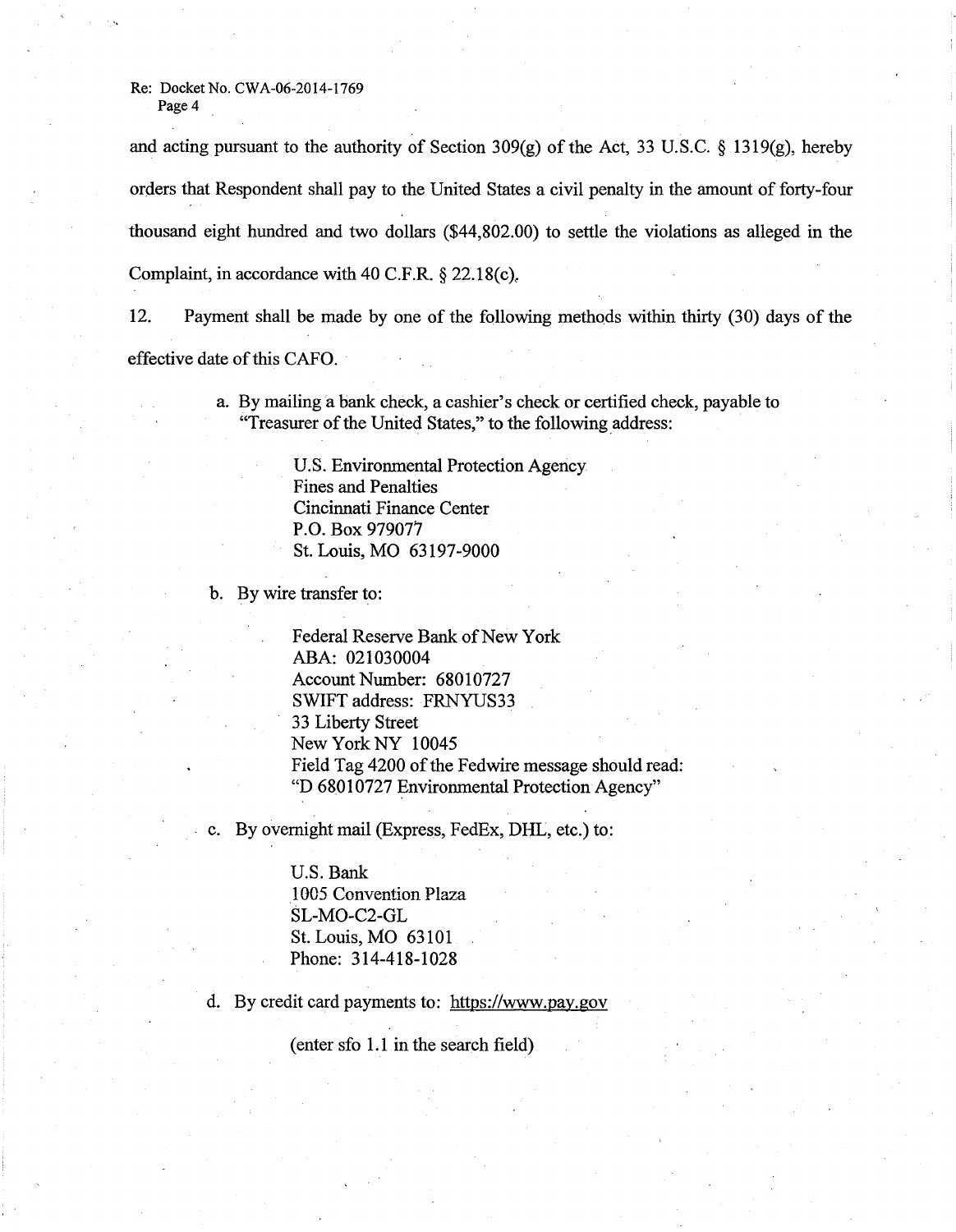"In the Matter of East Baton Rouge Parish/City of Baton Rouge, Docket No. CWA-06-2014-

1769," should be clearly marked on the check to ensure credit for payment.

13. Respondent shall send simultaneous notice of payment, including a copy of each check, to each of the following:

- (a) Regional Hearing Clerk (6RC-D) U.S. EPA, Region 6 1445 Ross Avenue, Suite 1200 Dallas, TX 75202-2733
- (b) Chief, NPDES Compliance (6EN-WC) U.S. EPA, Region 6 1445 Ross Avenue, Suite 1200 Dallas, TX 75202-2733
- (c) Chief, Water Legal Branch (6RC-EW) U.S. EPA, Region 6 1445 Ross Avenue, Suite 1200 Dallas, TX 75202-2733

Respondent's adherence to these procedures will ensure proper credit when payment is received by EPA.

14. Respondent agrees not to claim or attempt to claim a federal income tax deduction or credit covering all or any part of the civil penalty paid to the United States Treasurer.

15. Pursuant to 31 U.S.C. § 3717 and 40 C.P.R.§ 13.11, unless otherwise prohibited by law~ EPA will assess interest and late payment penalties on outstanding debts owed to the United States and a charge to cover the costs of processing and handling a delinquent claim. Interest on the civil penalty assessed in this CAFO will begin to accrue thirty (30) days after the effective date of the CAFO and will be recovered by EPA on any amount of the civil penalty that is not paid by the respective due date. Interest will be assessed at the rate of the United States Treasury tax and loan rate in accordance with 40 C.P.R. § 13.11(a). Moreover, the costs of the Agency's administrative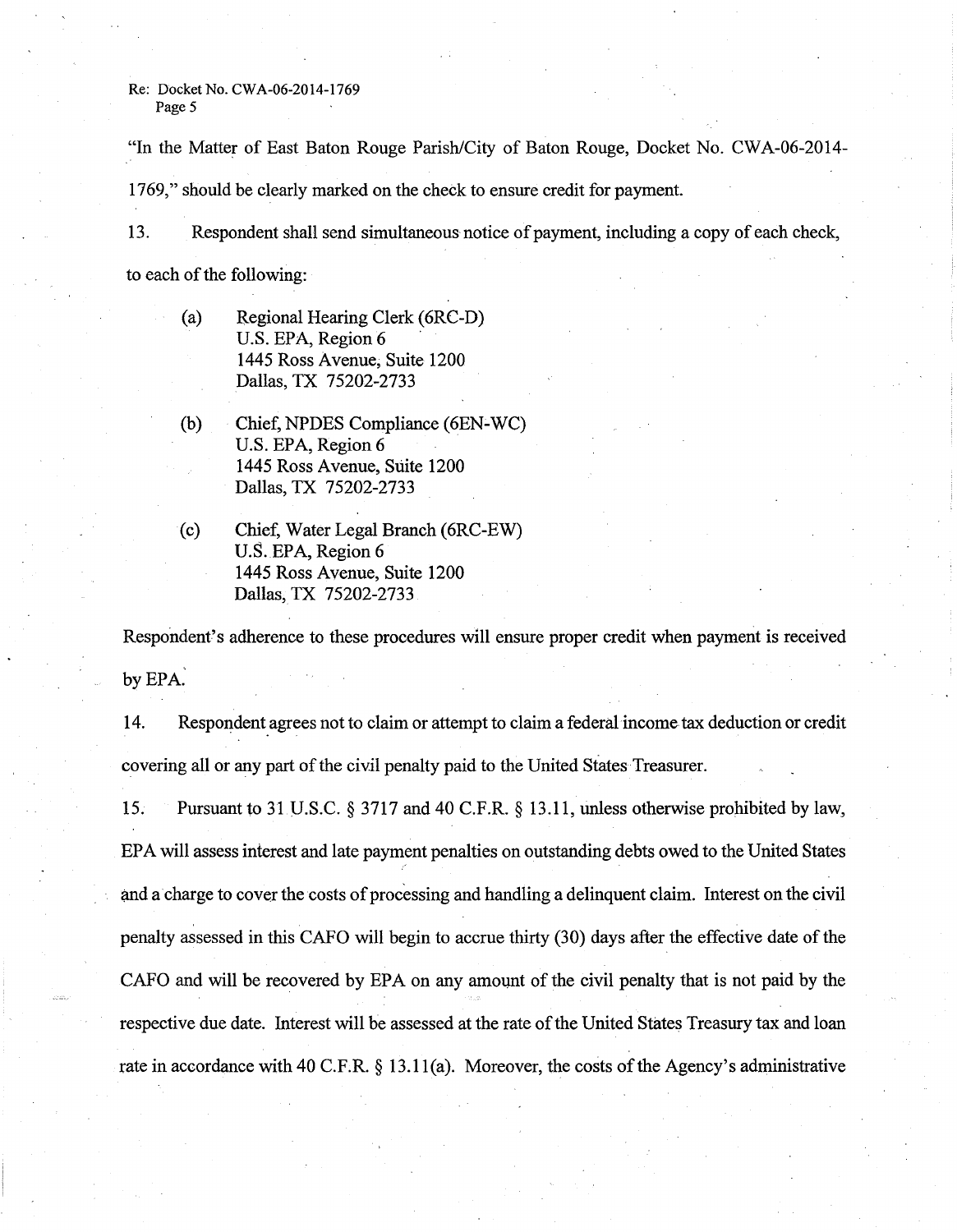handling of overdue debts will be charged and assessed monthly throughout the period the debt is overdue. See 40 C.F.R. § 13.1l(b).

16. EPA will also assess a fifteen (\$15.00) administrative handling charge for administrative costs on unpaid penalties for the first thirty (30)-day period after the payment is due and an additional fifteen (\$15.00) for each subsequent thirty (30)-day period that the penalty remains unpaid. In addition, a penalty charge of up to six percent (6%) per year will be assessed monthly on any portion of the debt which remains delinquent more than ninety (90) days. See 40 C.F.R.  $§$  13.11(c). Should a penalty charge on the debt be required, it shall accrue from the first day payment is delinquent. See 31 C.F.R. § 901.9(d). Other penalties for failure to make a payment may also apply.

17. Pursuant to Section 309(g)(9) of the Act, 33 U.S.C. § 1319(g)(9), any person who fails to pay on a timely basis a civil penalty ordered or assessed under this section shall be required to pay, in addition to such penalty and interest, the United States' enforcement expenses including, but not limited to, attorney's fees and costs incurred by the United States for collection proceedings, and a quarterly nonpayment penalty for each quarter during which such failure to pay persists. Such nonpayment penalty shall be twenty percent (20%) of the aggregate amount of such· person's outstanding penalties and nonpayment penalties accrued as of the beginning of each quarter.

18. Failure by Respondent to pay the penalty assessed according to the terms of this CAFO, in full, by its due date, may subject Respondent to a civil action to collect the assessed penalty and any accrued interest and penalties.

19. In the event a collection action is necessary, Respondent shall pay- in addition to any applicable penalty, fees, and interest described herein- all reasonable costs and expenses,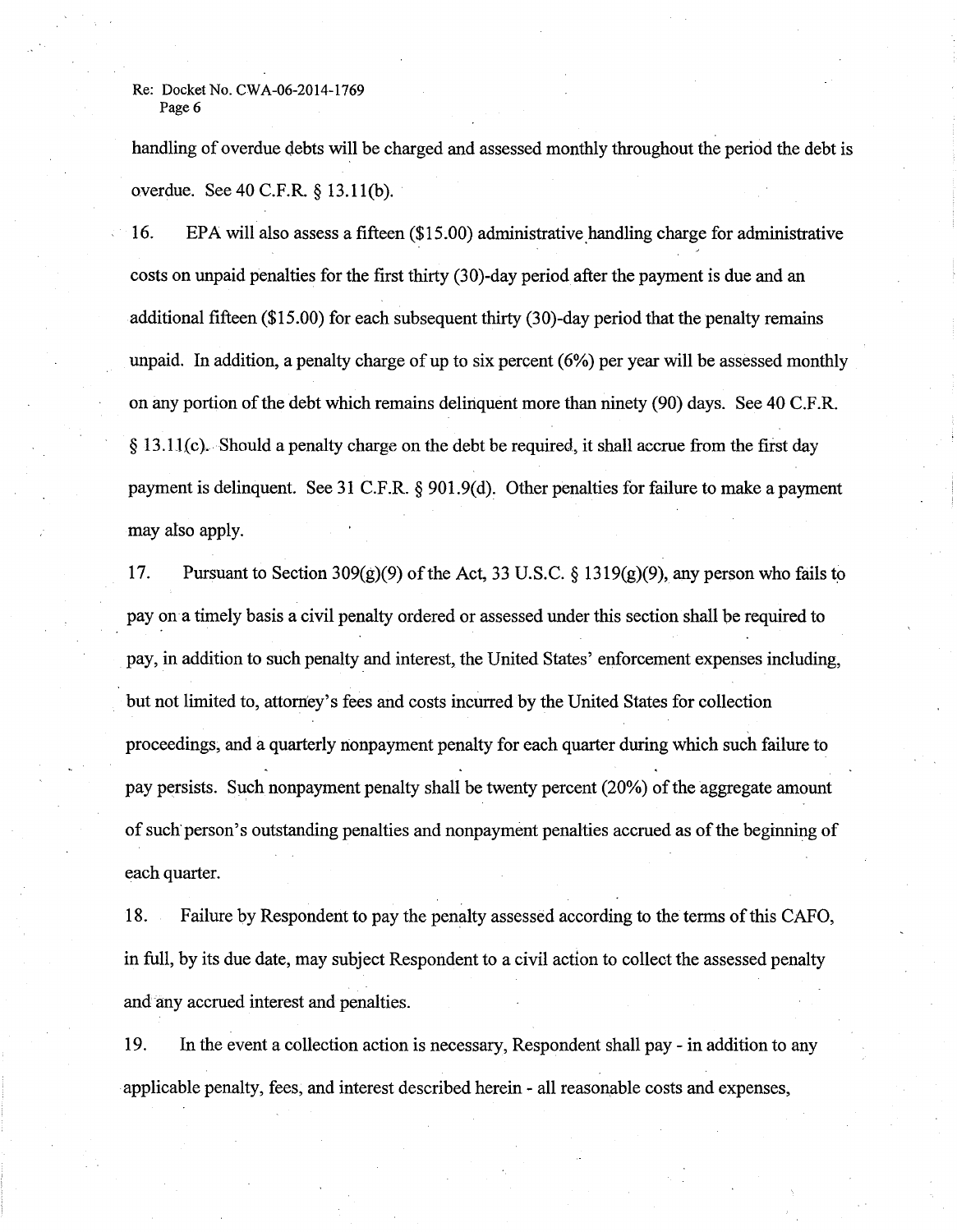including legal expenses and court costs, incurred by the United States for enforcement and collection proceedings for nonpayment of the amounts agreed hereunder, pursuant to Section 309(g)(9) of the Act, 33 U.S.C. § 1319(g)(9). In any such collection action, the validity, amount, and appropriateness ofthe penalty, and the terms of this CAFO shall not be subject to review.

20. Respondent by execution of this CAFO, certifies that, as of the date of this Consent Agreement and Final Order, Respondent is not required to perform or develop the SEP by any federal, state or local law or regulation; nor is Respondent required to perform or develop-the SEP by agreement, grant or as injunctive relief in any other case or in compliance with state or local requirements. Respondent further certifies that Respondent has not received, and is not presently negotiating to receive, credit in any other enforcement action for the SEP.

#### B. SUPPLEMENTAL ENVIRONMENTAL PROJECT

21. Respondent shall implement a SEP, the value of which may not be less than one hundred sixty-seven thousand dollars (\$167,000.00), which the parties agree is intended to secure significant environmental or public health improvement (SEP proposal attached for reference). The SEP shall involve a pollution prevention project at the Canoe Bend Lake that will prevent pollutants and sediments from entering the lake and downstream waterbodles (Dawson's Creek, Ward's Creek, and Bayou Manchac). The four component project consists of:

- a. Sediment traps to collect sediments and oil and grease prior to these pollutants entering Canoe Bend Lake. This allows for easy collection and removal thus reducing pollutants flowing into Dawson's Creek, Ward's Creek, and Bayou Manchac.
- b. Bank stabilization along the main canal flowing into Canoe Bend Lake. This will. prevent sediments from sloughing from the bank into the water and entering Canoe Bend Lake.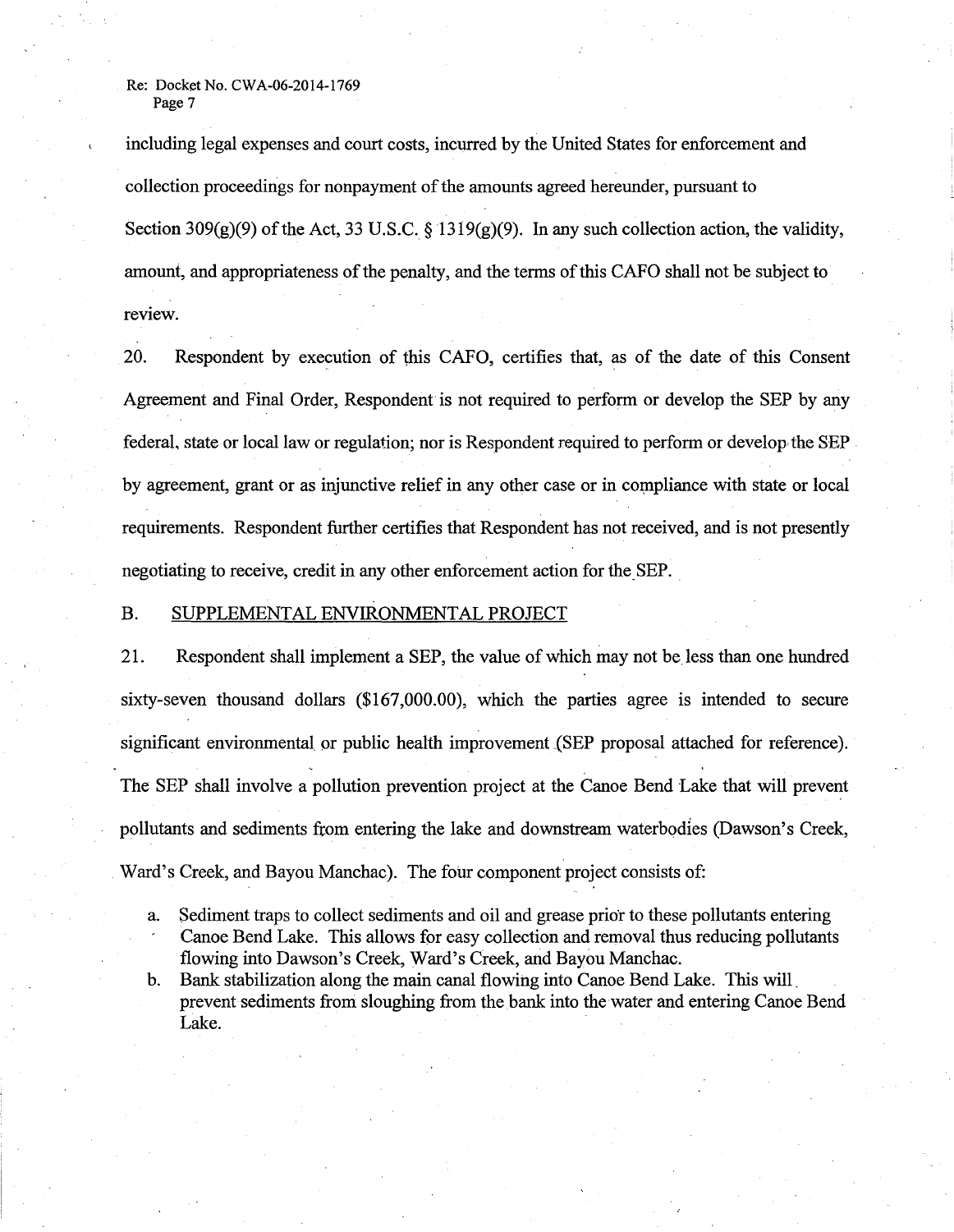- c. Weirs or steps in the main canal flowing into Canoe Bend Lake. This will decrease the velocity of water flow, thus preventing bank erosion, which contributes to pollutants entering Canoe Bend Lake. Weirs or steps also reduce the velocity of the water as it enters Canoe Bend Lake, allowing the sediments to settle.
- d. Pond sediment removal within portions of Canoe Bend Lake. This will provide an area within Canoe Bend Lake for sediments to fall out prior to entering Dawson's Creek and improve water quality and enhance the eco-system.
- 23. The SEP shall be implemented according to the following schedule:
	- a) Start Design and Permitting: March 1, 2015.
	- b) Submit Progress Reports: September 1, 2015, March 1, 2016, and September 1, 2016.
	- c) All milestones and requirements of the SEP shall be completed no later than November 1, 2016.
- 24. With regard to the SEP, Respondent certifies the truth and accuracy of the following:
	- a. That all cost information provided to EPA in connection with EPA's approval of the SEP is complete and accurate.
	- b. No part of the SEP expenditure shall include federal funds, including low . interest federal loans, federal contracts, or federal grants. Respondent may not deduct from its taxes any expenses incurred as part of this settlement.

25. For federal income tax purposes, Respondent agrees that it will neither capitalize into

inventory or basis nor deduct any costs or expenditures incurred in performing the SEP.

26. Whether Respondent has complied with the terms of this CAFO regarding the

implementation of the SEP shall be the sole determination of EPA. ·

27. If Respondent fails to satisfactorily complete the SEP by the deadline set

forth above, Respondent shall pay stipulated penalties for each day for which it fails to

satisfactorily complete the SEP as follows:

Penalty Per Violation Per Day Period of Non-compliance

 $\$200$  1<sup>st</sup> through 30<sup>th</sup> day

 $$300$  31<sup>st</sup> day and beyond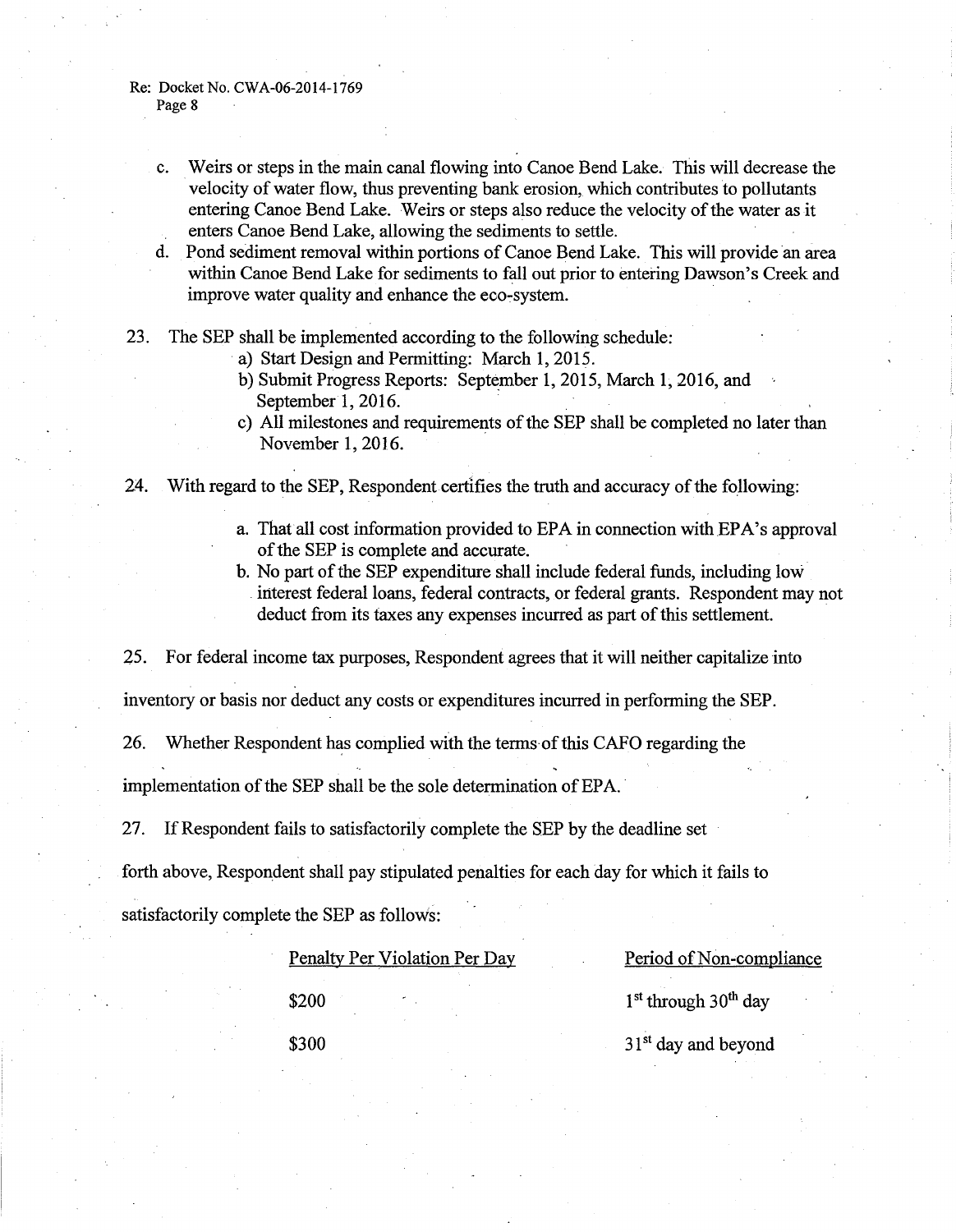28. Respondent shall submit a SEP Completion Report to EPA within forty-five (45) days after completion of all SEP activities. The SEP Completion Report shall contain the following · information:

- a. A detailed description of the SEP as implemented;
- b. documented itemized costs of the SEP, e.g., by copies of purchase orders and receipts or canceled checks, and copies of monthly reports regarding labor costs, equipment costs, and materials purchased; and
- c. certification that the SEP has been fully implemented pursuant to the provisions ofthis CAFO.

29. In the SEP Completion Report, submitted to EPA pursuant to this CAFO, Respondent shall, by its officers, sign and certify under penalty of law that the information contained in such document or report is true, accurate, and not misleading by signing the following statement:

I certify under penalty of law that I have examined and am familiar with the . information submitted in this document and all attachments and that, based on my inquiry of those individuals immediately responsible for obtaining the information, I believe that the information is true, accurate, and complete. I am aware that there are significant penalties for submitting false. information, including the possibility of fines and imprisonment.

30. Nothing herein shall obligate Respondent to publicize its involvement in the SEP; however, any public statement, oral or written, made by Respondent to publicize its participation in SEP activities shall include the following language: "This project was undertaken in connection with the settlement of an enforcement action taken by the EPA for violations of CWA provisions."

31. Respondent by execution of this CAFO, certifies that, as· of the date of this CAFO, Respondent is not required to perform or develop the SEP by any federal, state or local law or regulation; nor is Respondent required to perform or develop the SEP by agreement, grant or as injunctive relief in any other case or in compliance with state or local requirements. Respondent further certifies that Respondent has not received, and is not presently negotiating to receive, credit in any other enforcement action for the SEP.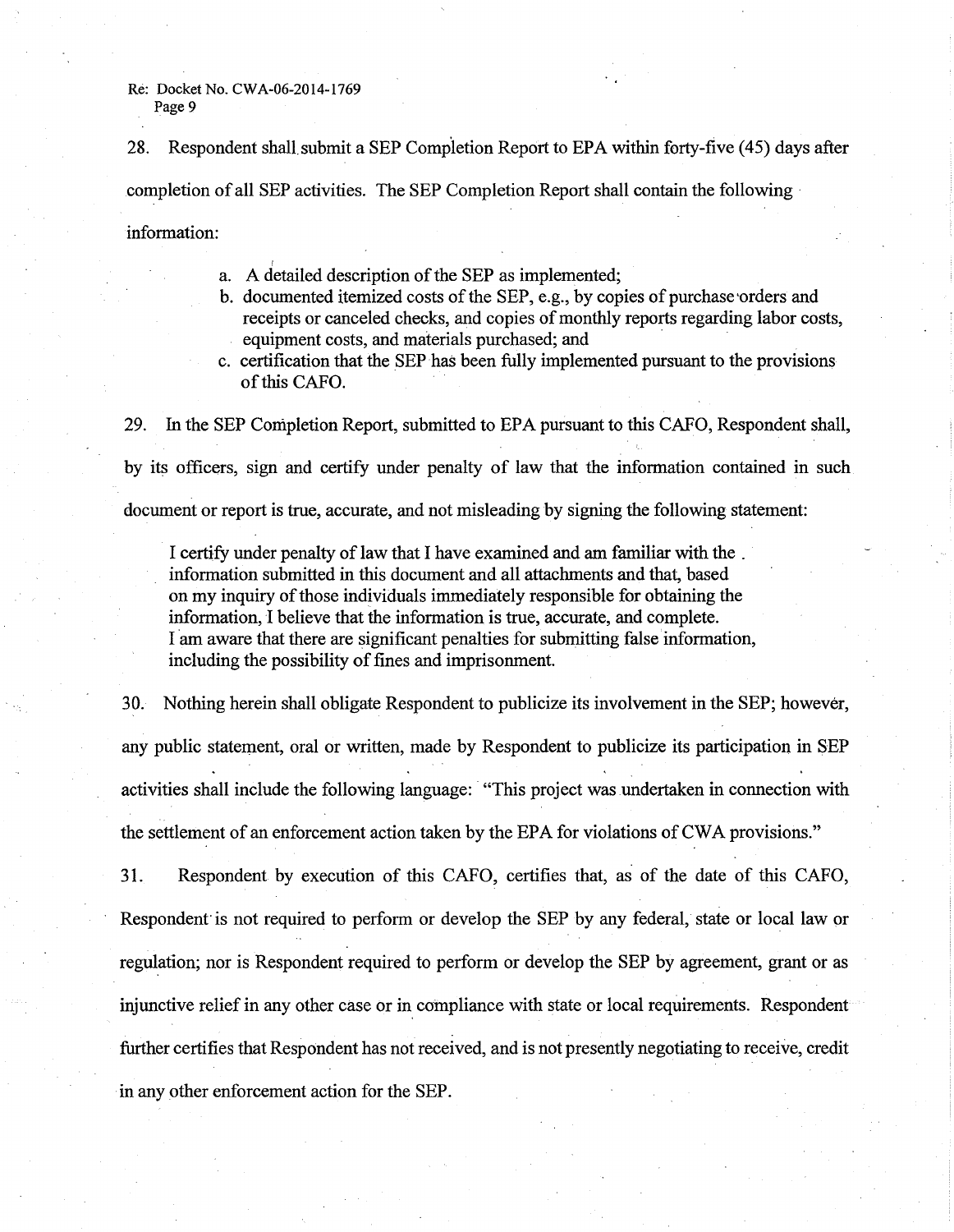32. To execute this Agreement, Respondent shall forward this copy of the CAFO, with original signature, to:

> Mr. Scott McDonald, Chief Water Legal Branch (6RC-EW) · U.S. EPA, Region 6 1445 Ross Avenue, Suite 1200 Dallas, TX 75202-2733

33. Issuance ofthisCAFO does not relieve Respondent from responsibility to comply with all requirements of the Act and the requirements of any permits issued thereunder, as described in Section 309(g)(7) of the Act, 33 U.S.C. § 1319(g)(7), nor does it constitute a waiver by EPA of its right to enforce compliance with the requirements of Respondent's permits or other requirements of the Act by actions pursuant to Section 309 of the Act, 33 U.S.C. § 1319.

34. The provisions of this CAFO shall be binding upon Respondent, its officers or officials, managers, employees, and their successors or assigns, in their capacity on behalf of Respondent.

35. Each party agrees to bear its own costs and attorney's fees in this matter, except to the extent that Respondent may be responsible for reasonable costs and expenses of enforcement and collection proceedings for failure to comply with the terms of this CAFO.

36. Each undersigned representative of the parties to this agreement certifies that he or she is fully authorized by the party represented to enter into the terms and conditions of this agreement and to execute and legally bind that party to it.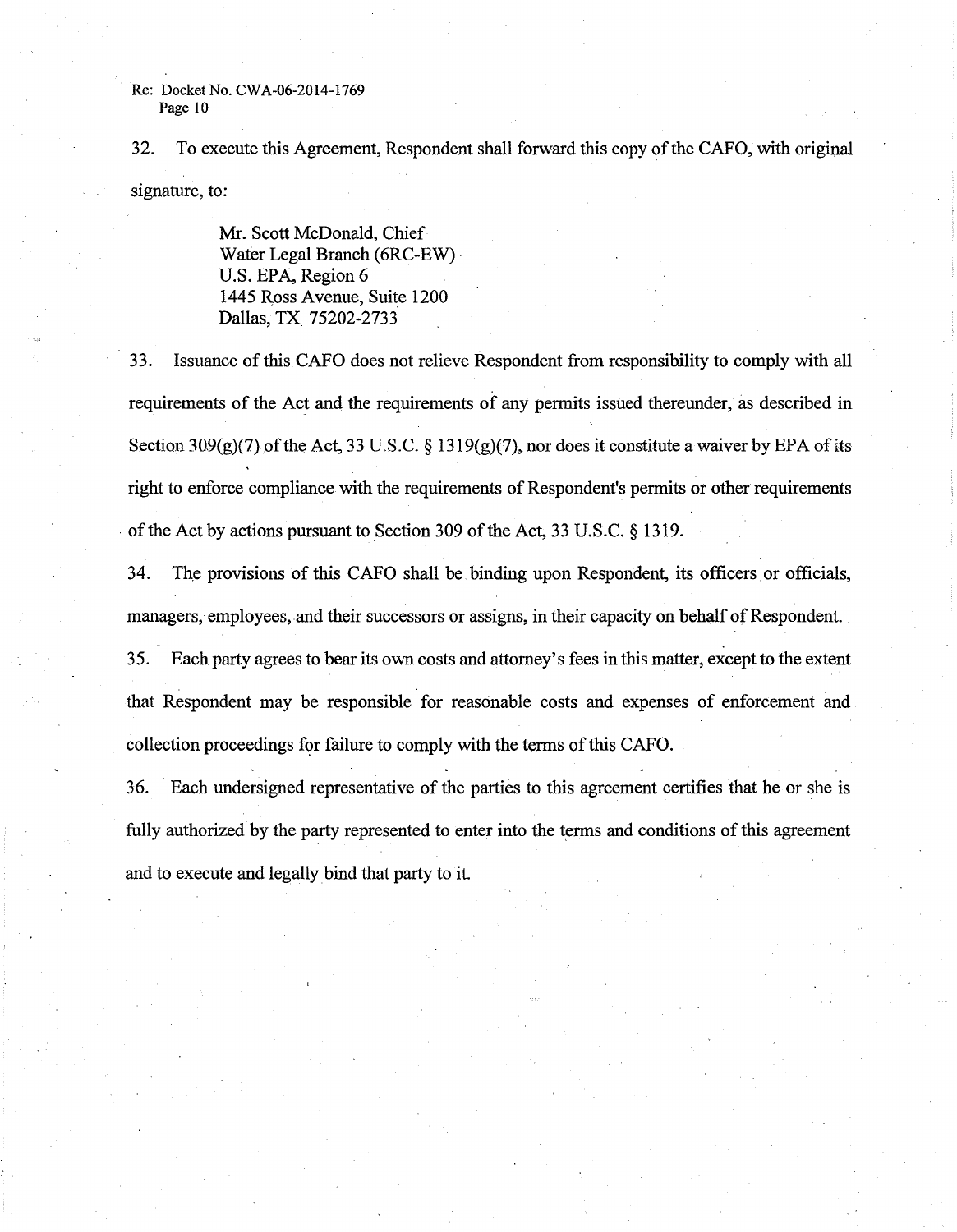In recognition and acceptance of the foregoing:

Melu J . Kio Hold

For: East Baton Rouge Parish/City of Baton Rouge Melvin L. "Kip" Holden Mayor-President

 $2 - 9 - 15$ Date

Blevins Jol rector<br>\* Compliance Assurance and Enforcement Division

 $2.18.15$ 

**Date** 

 $\overline{APPROVED}$ **FEB o 9 <sup>2015</sup>** W. DANIEL, CAO

PARISH ATTORNEY'S OFFICE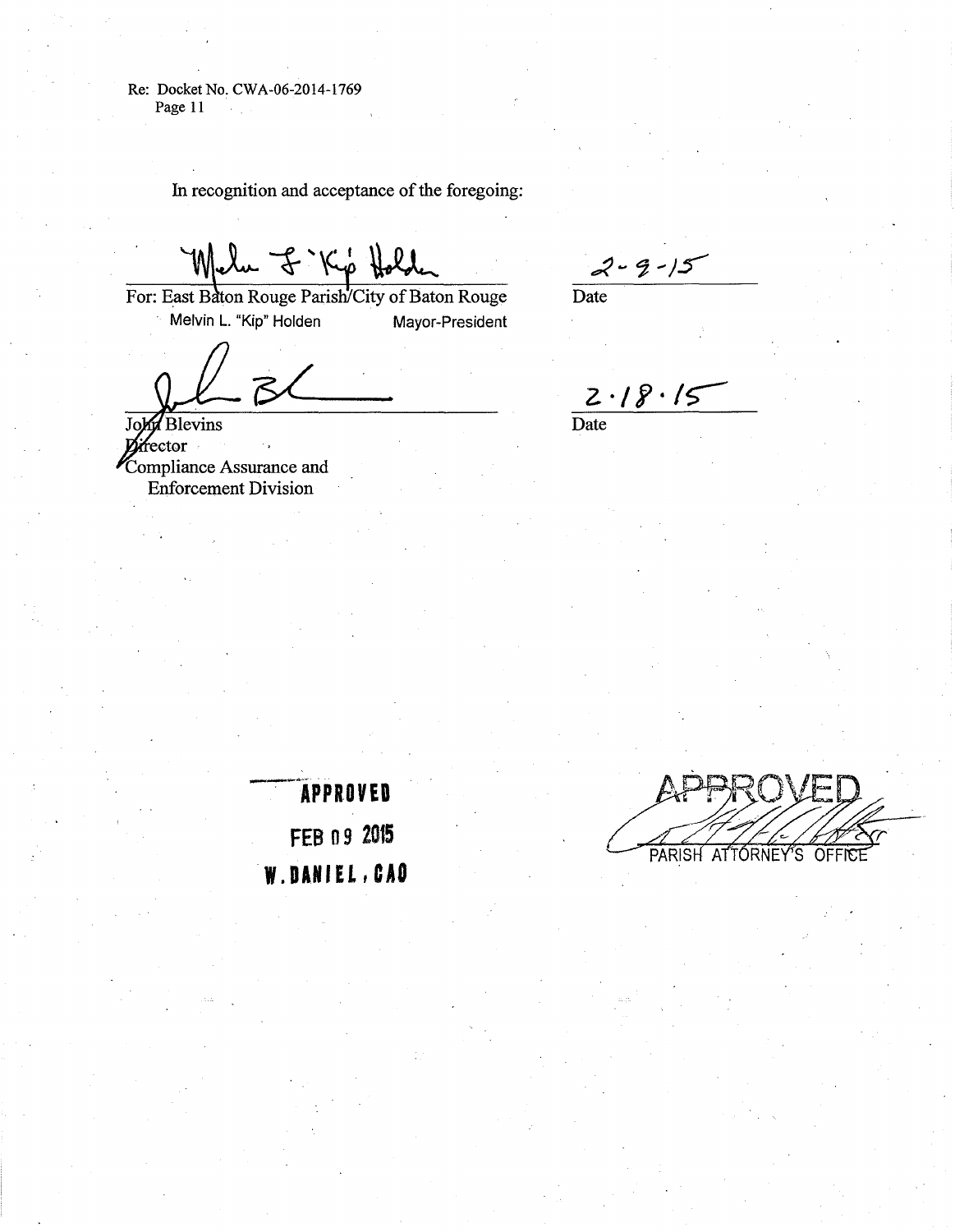# FINAL ORDER

Pursuant to the Consolidated Rules of Practice Governing the Administrative Assessment of Civil Penalties, 40 C.F .R. Part 22, the foregoing Consent Agreement is hereby ratified: This Final Order shall not in any case affect the right of EPA or the United States to pursue appropriate injunctive or other equitable relief or criminal sanctions for any violations of law. This Final Order shall resolve only those causes of action alleged in the Complaint. Nothing in this Final Order shall be construed to waive, extinguish, or otherwise affect Respondent's (or its officers', agents', servants', employees', successors', or assigns') obligation to comply with all applicable federal, state, and local statutes and regulations, including the regulations that were the subject of this action. The Respondent is ordered to comply with the terms of settlement and the civil penalty payment instructions as set forth in the Consent Agreement. Pursuant to 40 C.F .R. § 22.31 (b), this CAPO shall become effective upon filing with the Regional Hearing Clerk.

Issuance Date: <u>2/26/15</u>

u Viés

Regional Judicial Officer U.S. EPA, Region 6